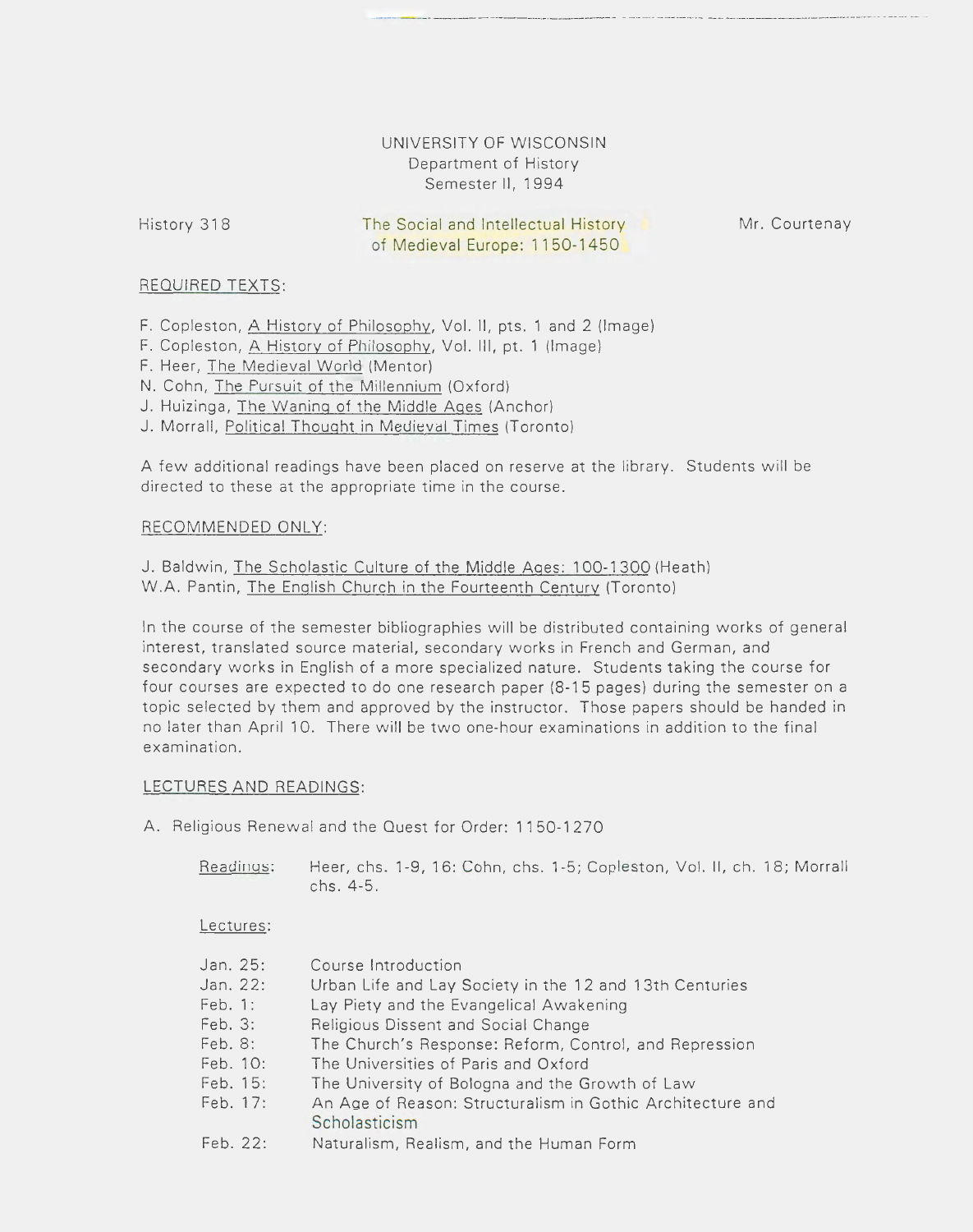B. The Impact of Aristotle on Medieval Thought: 1150-1270

Readings: Lectures: Feb. 24: Mar. 1: Mar. 3: Mar. 8: Mar. 10: Mar. 15: Heer, chs. 1 0-12; Copleston, Vol. II, chs. 19-41, 43; Morrall, ch. 6. The Confrontation of Greek Thought and Religious Revelation Aristotle in Arabic and Jewish Thought From Humanism to Scholasticism: Recovery of Aristotle in the West Aristotle's Universe and the Rise of Medieval Science Christianization of Aristotle Apologetic and Scientific Theology: Aquinas & Lull

- Mar. 17: Salvation and Ethics in 13th-Century Thought
- Mar. 22: Latin Averroism and the Condemnations of 1 277
- Mar. 24: Midterm examination
- C. The Augustinian Reaction: 1270-1350

Readings: Copleston, Vol. II, chs. 42-50; Vol. Ill, chs. 1-11; Morrall, chs. 7-8.

Lectures:

| April 5:  | The Augustinian Reaction                  |
|-----------|-------------------------------------------|
| April 7:  | Augustinian Reaction in Political Thought |
| April 12: | Empiricism & Epistemology                 |
| April 14: | NO CLASS                                  |
| April 19: | William of Ockham                         |
| April 21: | Oxford & Parisian Thought after Ockham    |
| April 26: | Language and Science in the 14th Century  |
|           |                                           |

D. Social Protest and Religious Change: 1350-1450

Readings: Heer, chs. 13-15; Copleston, Vol. II!, ch. 12; Huizinga; Cohn, chs. 6- 12.

## Lectures:

| April 28:  | Economy and Society, 1270-1450                  |
|------------|-------------------------------------------------|
| May 3:     | Aristocratic Society in the Late Middle Ages    |
| May 5:     | Attitudes toward Death in Late Medieval Society |
| May 10:    | Civic Piety and Late medieval Mysticism         |
| May $12$ : | Peasant and Urban Unrest                        |
|            |                                                 |